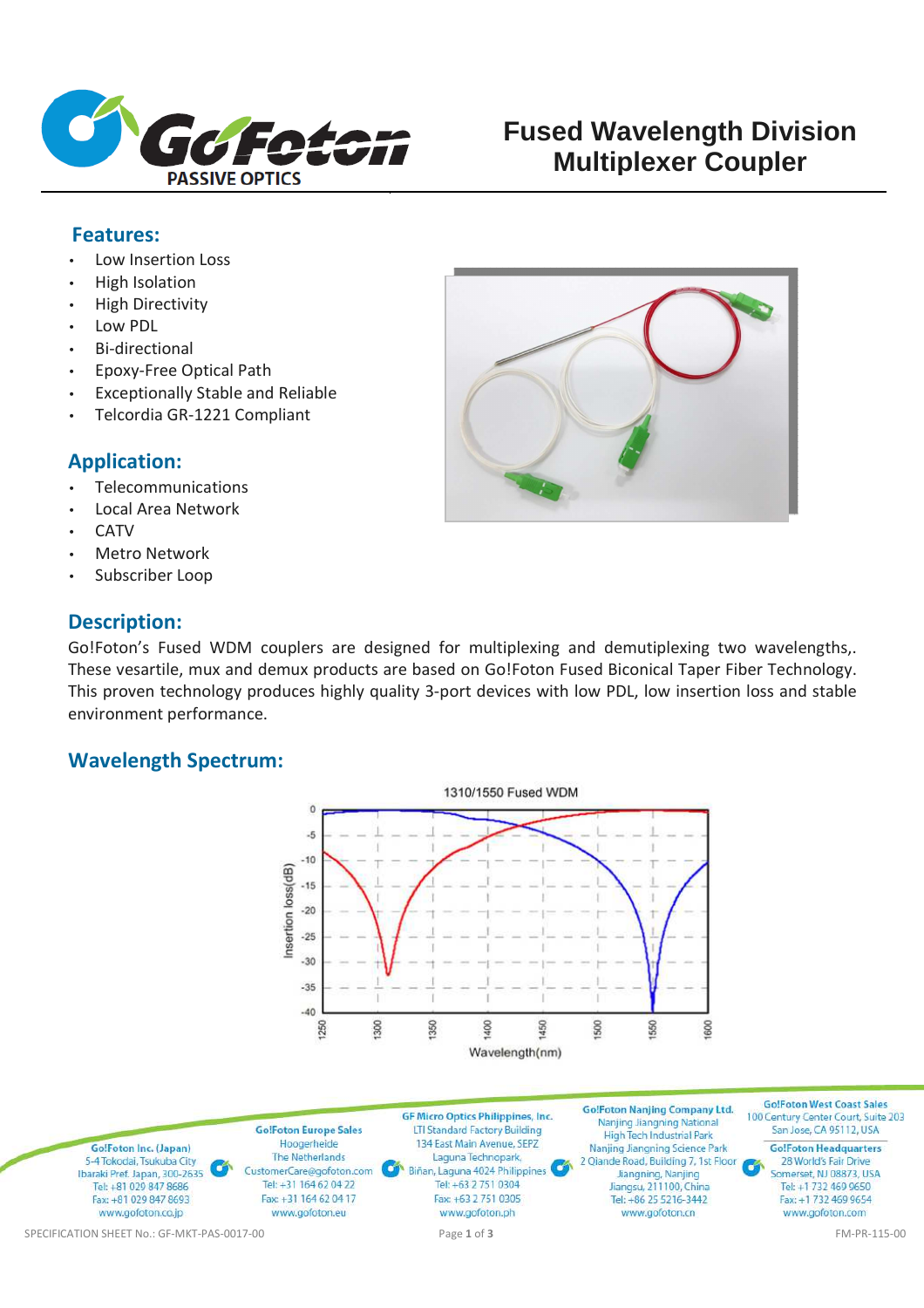

# **Fused Wavelength Division Multiplexer Coupler**

## **Specifications:**

| <b>Parameter</b>                   |            | <b>Unit</b>  | Premium                       |     | <b>Grade A</b> |      | <b>Premium</b> | <b>Grade A</b>    |                |     |
|------------------------------------|------------|--------------|-------------------------------|-----|----------------|------|----------------|-------------------|----------------|-----|
| Center Wavelength                  |            | nm           | 1310/1550                     |     |                |      |                | 980/1550          |                |     |
| <b>Bandwidth</b>                   |            | nm           | ±15<br>±20<br>±10             |     |                | ±20  | ±15<br>±10     |                   | 980±10/1550±15 |     |
| Insertion Loss <sup>1</sup>        | Max        | dB           | 0.5                           | 0.3 | 0.25           | 0.6  | 0.4            | 0.3               | 0.2            | 0.3 |
| Isolation                          | <b>Min</b> | dB           | 16                            | 17  | 20             | 15   | 16             | 17                | 16             | 15  |
| <b>Polarization Dependent Loss</b> | Max        | dB           | 0.10                          |     |                | 0.15 |                | 0.20              | 0.25           |     |
| <b>Temperature Dependent Loss</b>  | <b>Max</b> | dB           | 0.15                          |     |                | 0.20 |                | 0.20              | 0.25           |     |
| Directivity                        | Min        | dB           | 55                            |     |                |      |                | 55                |                |     |
| <b>Return Loss</b>                 | Min        | dB           | 50                            |     |                |      |                |                   | 50             |     |
| <b>Power Handling Capacity</b>     | Max        | mW           | 500                           |     |                |      |                | 500               |                |     |
| <b>Storage Temperature</b>         |            | $^{\circ}$ C | $-40$ to 85                   |     |                |      |                | $-40$ to 85       |                |     |
| Fiber Type                         |            |              | Corning SMF 28e or equivalent |     |                |      |                | OFS BF05635 Fiber |                |     |
| Package Dimension                  |            | mm           | φ3.0x54 for 250um Bare Fiber  |     |                |      |                |                   |                |     |
|                                    |            |              | φ3.0x65 for 900um Loose Tube  |     |                |      |                |                   |                |     |

Notes: 1. Values are reference without connectors.

**Go!Foton West Coast Sales Go!Foton Nanjing Company Ltd. GF Micro Optics Philippines, Inc.** 100 Century Center Court, Suite 203 Proton Nanjing Company<br>Nanjing Jiangning National<br>High Tech Industrial Park **GolFoton Europe Sales** LTI Standard Factory Building San Jose, CA 95112, USA 134 East Main Avenue, SEPZ Hoogerheide Go!Foton Inc. (Japan) Nanjing Jiangning Science Park **Go!Foton Headquarters** The Netherlands Laguna Technopark, 5-4 Tokodai, Tsukuba City 2 Qiande Road, Building 7, 1st Floor 28 World's Fair Drive Biñan, Laguna 4024 Philippines G Ibaraki Pref. Japan, 300-2635 CustomerCare@gofoton.com Jiangning, Nanjing Somerset, NJ 08873, USA Tel: +81 029 847 8686 Tel: +31 164 62 04 22 Tel: +63 2 751 0304 Jiangsu, 211100, China Tel: +1 732 469 9650 Fax: +81 029 847 8693 Fax: +31 164 62 04 17 Fax: +63 2 751 0305 Tel: +86 25 5216-3442 Fax: +1 732 469 9654 www.gofoton.co.jp www.gofoton.eu www.gofoton.ph www.gofoton.cn www.gofoton.com SPECIFICATION SHEET No.: GF-MKT-PAS-0017-00 Page **2** of **3** FM-PR-115-00